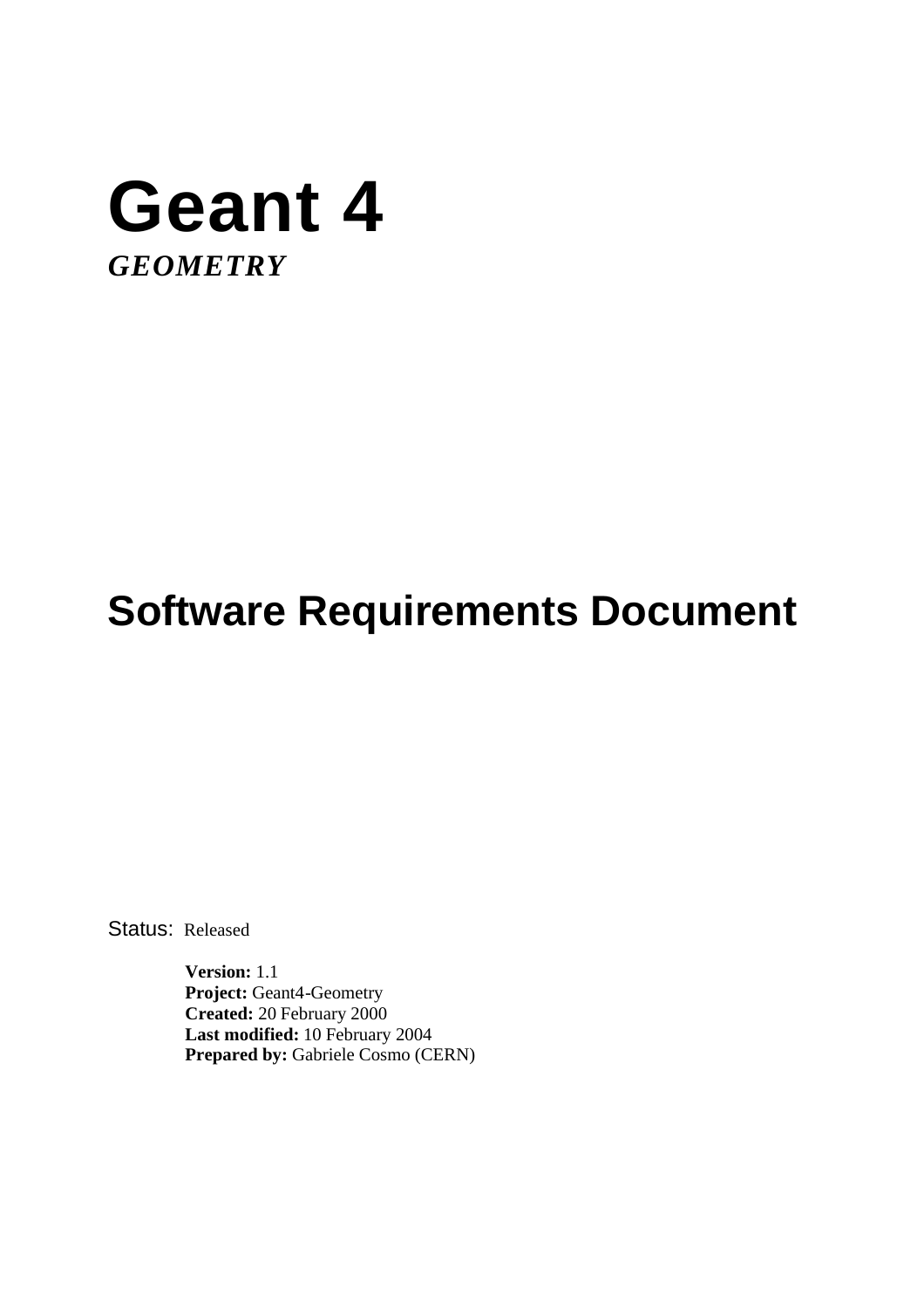## **1. Components**

- 1. The geometry modeler must be organized in components:
	- *Navigation system, geometrical entities*
	- *Positioning of volumes, volume attributes, geometrical parameterizations*
- 2. Abstract interfaces should be provided at components level to facilitate future extensions to the system and provide for uniform treatment of functionalities at user level. Specific implementations must obey to the same abstract interface.
- 3. Interface definitions must be as much as possible decoupled from their specific implementations, which should be possibly deferred to subclasses.
	- *Example: generic definition of solid and its functionalities vs. specific box and algorithms*
- 4. Additional geometrical entities for specific use-cases can be added to the system provided that all expected functionalities are implemented according to their specifications.
- 5. Graphical representations should be decoupled from the geometrical entities to allow for reuse in software components not directly related to the geometry modeling.
- 6. Components in the geometry module should be independent from tracking and physics. The only external dependencies foreseen should be related to logical attributes associated to the geometrical entities (e.g. materials, graphical attributes) or to specific user-interface paradigms (e.g. messengers for UI commands).
- 7. Persistency of the geometrical objects should not be hard-coded in the modeler but defined through a data-model implemented in an external dedicated module.
- 8. Interface to CAD systems should be implemented by either following the STEP-EXPRESS standard or by any other data exchange format implementing a standard binding to such systems, either through file converters or dedicated parsers implemented externally to the geometry modeler.
	- *Eventually providing persistency capabilities for importing and exporting geometrical models.*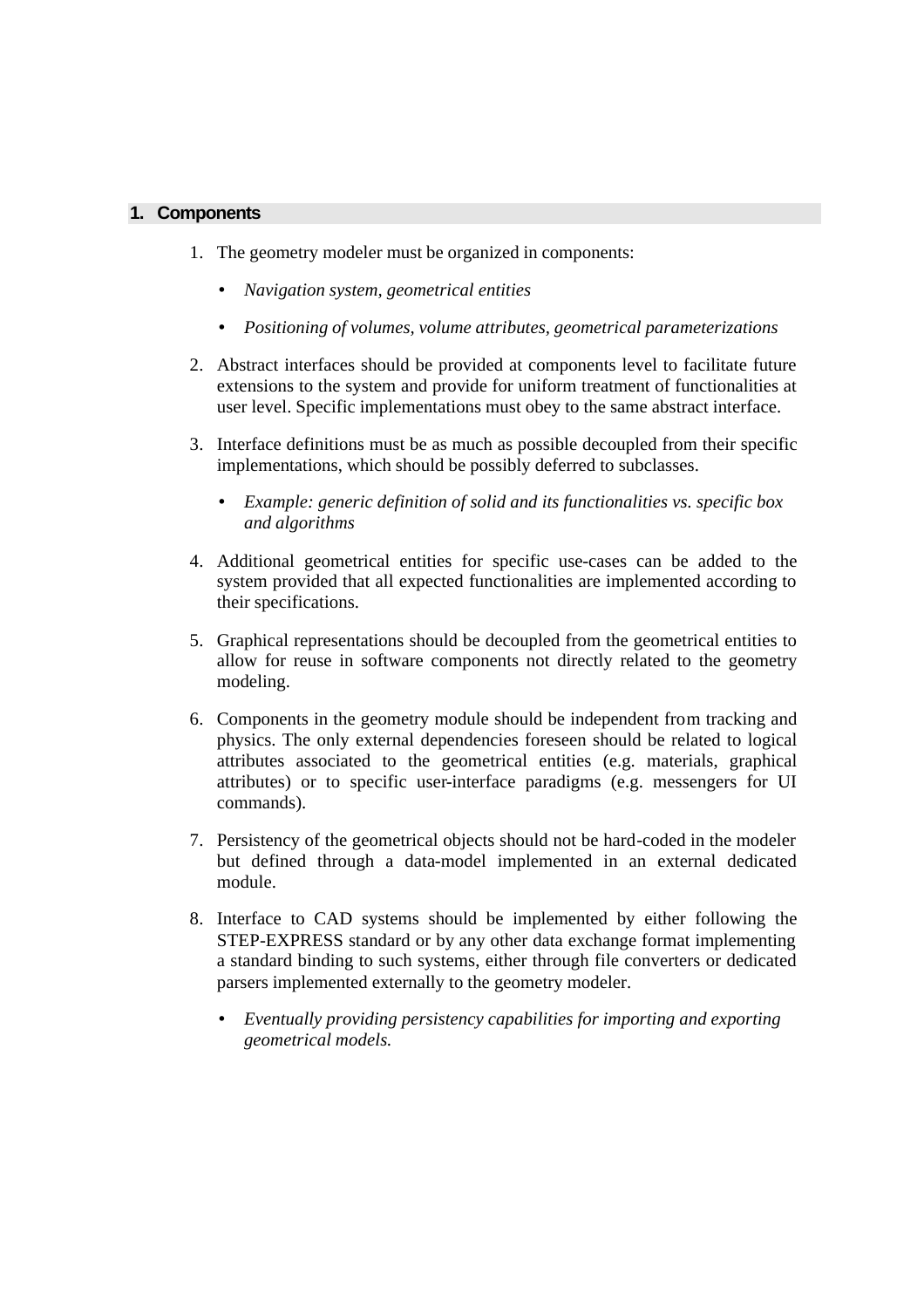## **2. Geometry modeling**

- 1. Modeling of a geometry should happen in stages, in the following order:
	- i. *Definition of all necessary attributes relevant for the association to the geometrical entities (materials)*
	- ii. *Definition of the geometrical entities (solids or shapes)*
	- iii. *Definition of the logical entities (logical volumes) associating geometrical entities and relevant attributes*
	- iv. *Definition of the real physical geometry model by positioning the logical entities in the space (physical volumes)*
	- v. *Definition and association of additional attributes (geometrical regions, detector sensitivity, field managers, graphical attributes, etc.)*
- 2. It must be possible to achieve all above steps of the modeling of geometry by means of the defined abstract interfaces.
- 3. It must be possible to define multiple geometry models in the same setup and provide the ability to easily exchange them if necessary.
- 4. The system must take care of the management of the concrete objects (solids, volumes) allocated in memory, and eventually provide facilities for manually configuring their registration.

#### **3. Optimization and performance**

- 1. Navigation and relocation of points in a generic geometry model must be well performing at run-time. An optimization strategy must be implemented in order to reduce as much as possible unnecessary computation of intersections with volumes.
- 2. The optimization algorithms must be efficient and require little resources in terms of time of execution and memory consumption.
- 3. The optimization algorithms must apply independently from the geometry setup (geometrical shapes, kind of placements or hierarchical/flat structure).
- 4. It must be possible to selectively choose areas in the geometry model where to apply or not apply the optimization.
- 5. Navigation in optimized geometry setups must happen following the same interfaces defined for non-optimized geometry setups and must be transparent to the user.
- 6. Floating-point precision must be adopted in the implemented algorithms for the navigation, optimization and solids response.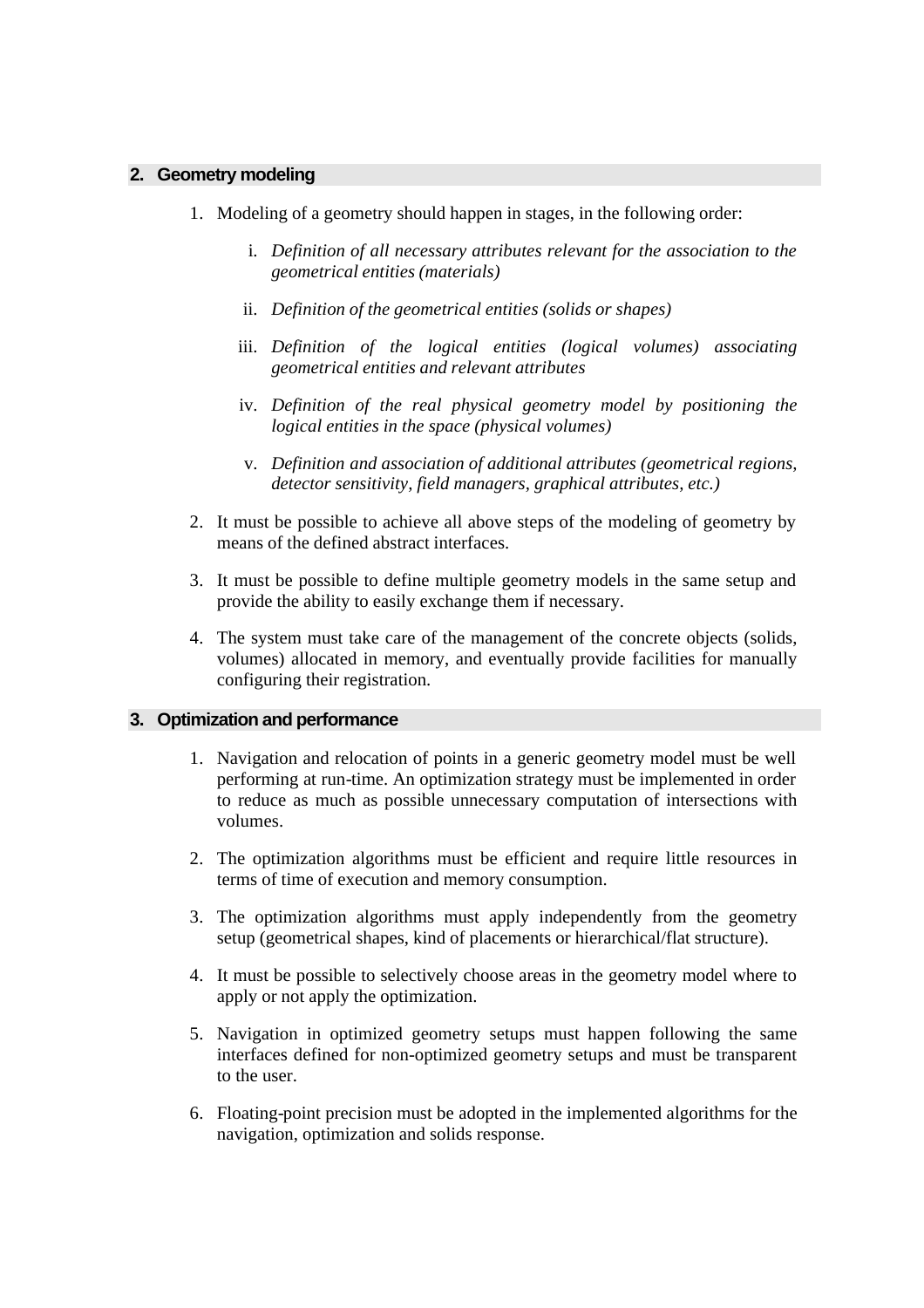• *Ad-hoc tolerances may be defined for the treatment of points at boundaries*

# **4. Testing**

- 1. Adequate testing tools should be available for the intensive testing of geometrical entities response.
	- *Specific setups must be considered, verifying the response of the solids against known quantities*
	- *Known critical test conditions should be implemented and regularly verified*
- 2. Adequate verbosity levels should be implemented. It must be possible to easily activate them at run-time (or through pre-compile flags in the cases where performance is critical).
- 3. A comprehensive test suite based on a "real-case" application should be adopted in the evaluation and monitoring of run-time performance, under different conditions (i.e. transportation with and without magnetic field presence)

# **5. User interface**

- 1. The public interface exposed to users must be as simple and intuitive as possible, with no ambiguities.
- 2. Interactive commands for the main functionalities provided by the modeler management may be provided through dedicated messengers.

#### **6. Miscellaneous requirements**

- 1. Coherent and uniforms coding style and editing conventions should be applied.
	- *Coherently indent the code (2-3 space characters per level)*
	- *Avoid usage of <TAB> keywords in the source code*
	- *Coherent usage of '{}' brackets in methods and classes*
	- *Coherent adoption of comments in the implementation*
- 2. The software should be compatible with Geant4 design and coding guidelines.
- 3. Usage of STL containers should be considered.
	- *Usage of C-style arrays should be avoided*
	- *Effective use of STL iterators and algorithms should be exploited*